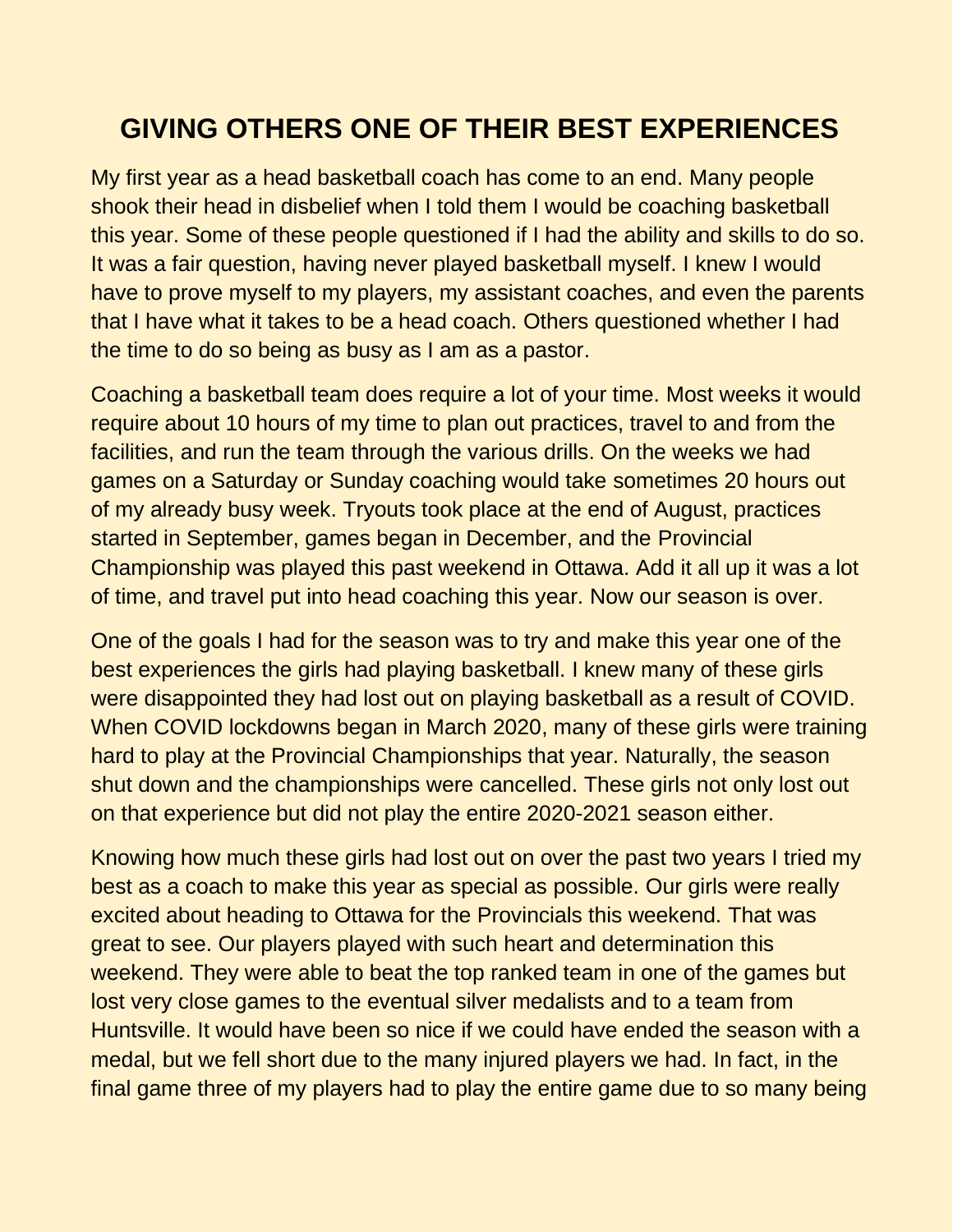injured. Even my two assistant coaches were sick before the final game and could not be on the bench with me.

After the final game, I gathered my players together and shared with them how proud I was of how far they had come as a team. They had overcome so many adversities, and yet had never given up trying their best. After I finished speaking, one of my players spoke up and said, "I just want to thank all of you for making this my best experience at the Provincial Championships ever!" What I found so interesting about her comment was she had played with other teams at these championships in her earlier years. Some of the teams she was on actually won medals at these championships.

To hear this player say what she did could not have made me happier. It was not just my contribution as a coach that made this year the best experience playing basketball this player has had. Her fellow teammates, my assistants, as well as the parents also contributed to all of this happening. For me, all of the time I put into being a coach and stepping out of my comfort zone to take on this position, was all worth it to know it helped somebody to have the best experience playing that she has ever had.

The reason why I wanted to share this story in my mid-week message is to hopefully inspire other people to do the same and try **to help somebody experience one of the best memories in their life too.** We all have busy lives like I do as a pastor, yet we can still find time to **invest in others**. We all have gifts and abilities given to us by God that we can use to invest in other people's lives. While I had never played or been a head coach in basketball, God has given me the gift to teach, and I knew this would help me greatly in bringing the best out in my players. Wouldn't it be nice if each one of us decided to take such a journey with God and let Him use our gifts of time and talents to make somebody experience one of their best memories in life. Imagine as a grandparent doing this for one of your grandchildren, or as a parent doing it for one of your children. Imagine doing this for a friend, an acquaintance, a colleague, a neighbour, or somebody you worship with at church.

If we are uncertain who that person might be, or what situation to invest these gifts of time and talents into, then we can **pray and ask** God to reveal it to us.